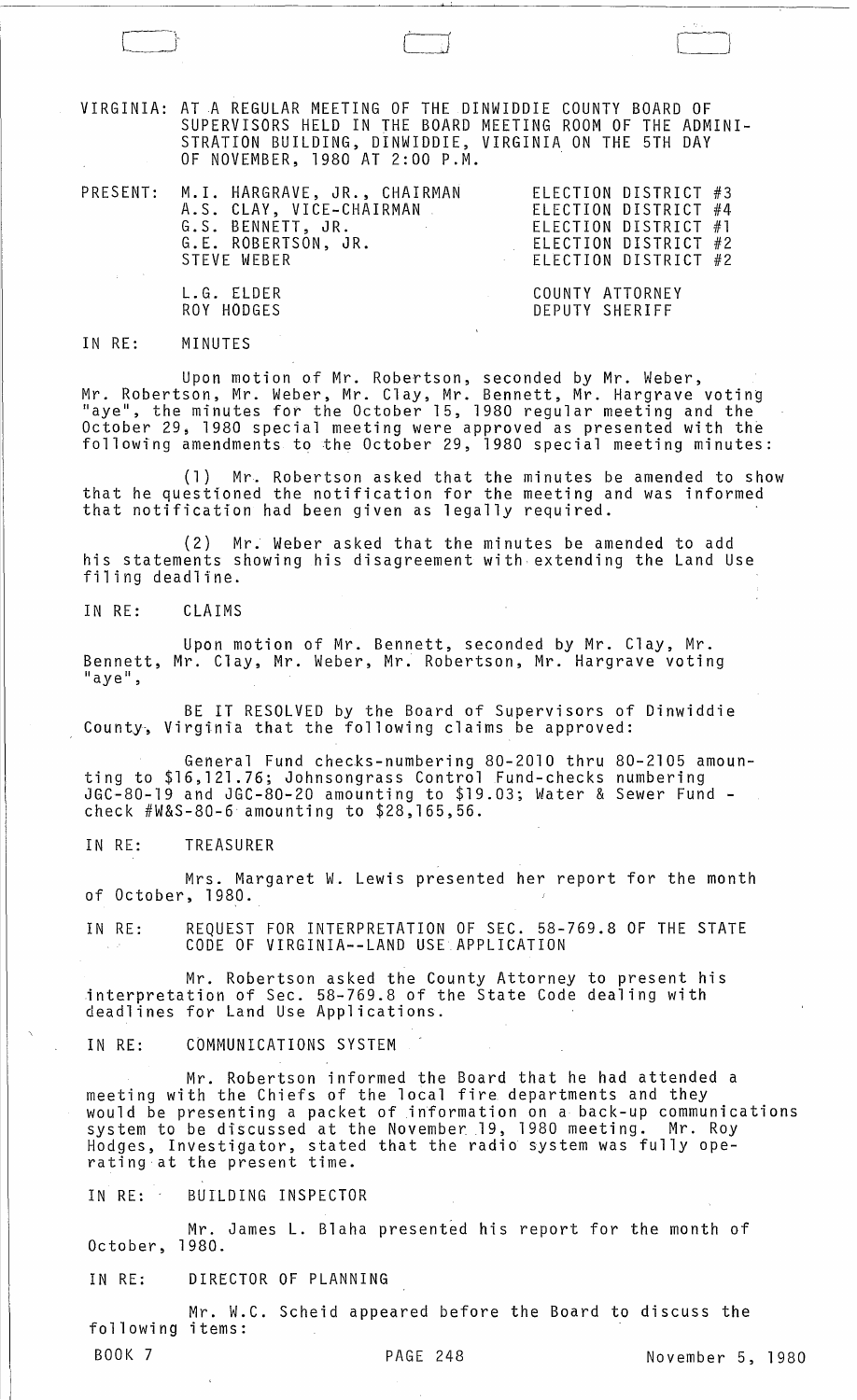- 1. He presented a synopsis of two rezoning cases and an amendment that would be coming before the Board at their November 19th meeting.
- 2. Mr. Scheid stated that the Census results had been revised upward--now showing 22,285 people and 6,787 housing units. He also presented a sample card being mailed out in each tax notice seeking information from those individuals who did not receive census forms.

#### IN RE: EXECUTIVE SESSION

لموسدة

 $\sim$   $\sim$ 

Upon motion of Mr. Bennett, Bennett, Mr. Robertson, Mr. Clay, Mr. "aye", the Board moved into Executive discuss legal and personnel matters. Open Session at 3:12 P.M. seconded by Mr. Robertson, Mr. Weber, Mr. Hargrave voting Session at 2:15 P.M. to The meeting reconvened into

IN RE: SOUTHSIDE AREA MENTAL HEALTH SERVICES

Mr. David Stone, Director, Southside Area Mental Health Services, appeared before the Board to introduce himself and advise them that the organization would like to increase its public exposure.

He expressed the organization's appreciation for the past support of the Board and advised them he was available at anytime they had questions or desired to discuss the program with him.

IN RE: VIRGINIA DEPARTMENT OF HIGHWAYS & TRANSPORTATION--DISCUSSION OF LEE BOULEVARD

Mr. C.B. Perry, Resident Engineer, VDH&T, appeared before the Board to discuss Lee Boulevard located in Edgehill Subdivision and the problems they were encountering over ownership of the median strip. Presently, the median strip which divides Lee Boulevard as well as a spite strip to the North of West Dirve are owned by the developer, Builder's Inc. Citizens now wanting to leave their homes and cross to the other side of Lee Boulevard are having to cross private property. He stated that an attorney has been negotiating<br>with the landowner to acquire this property for the Highway Department. The timber located on the spite strip has been valued at \$1100 and the landowner is asking for \$2500. Mr. Perry stated that there have been numerous complaints resulting from the median strip, i.e. dead trees, parking problems, etc. which the Highway Department nor the County have any control over. He stated the Highway Department is also considering changing Lee Boulevard to one-way in and oneway out traffic, which cannot be done until this ownership is changed.

Mr. Perry advised the Board that the Department did not have the funds to buy the property and asked if the County would be interested in obtaining ownership.

 $\overline{1}$ 

 $\alpha_{\rm{eff}}$  , and  $\alpha_{\rm{eff}}$ 

Mr. Robertson stated he would favor buying the median strip if he was assured the necessary improvements could then be done to take the remainder of Lee Boulevard into the system.

Mr. Hargrave stated that County Dollars have never been used before for this type of purchase and he did not favor setting a precedent. He stated he would support any effort to negotiate with the landowner. Mr Weber asked if the property could be conwith the landowner. Mr weber asked if the property could be con-<br>demned. Mr. Perry advised him it could not. Mr. Clay stated he was against using county funds to buy property. Mr. Perry stated he would appreciate any help the Board could give in working with the landowner. He stated after conferring with the attorney representing the department, he would report back later to the Board.

المتواصل المتل

الأباطات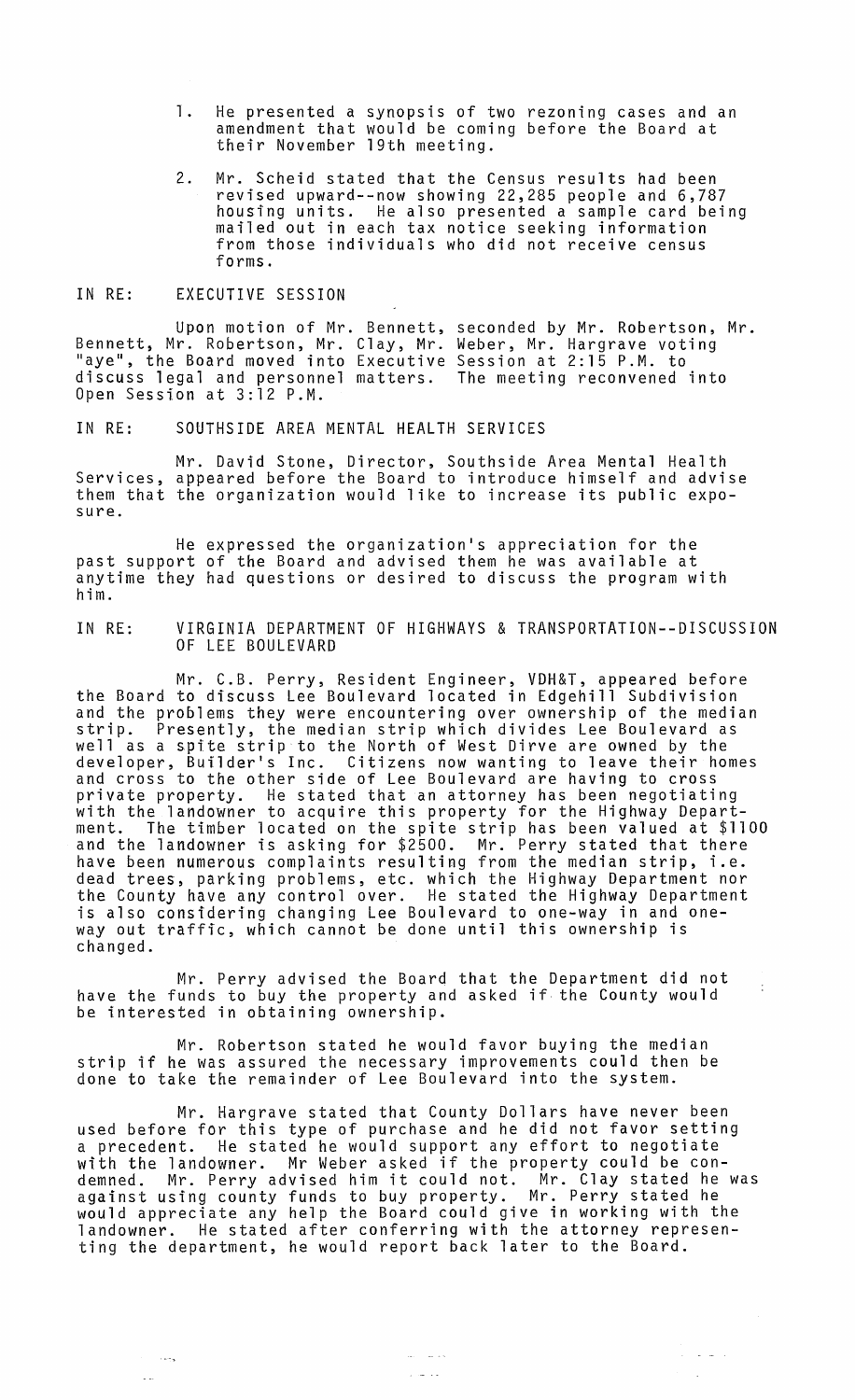IN RE: VIRGINIA DEPARTMENT OF HIGHWAYS AND TRANSPORTATION

لـــــــــــــا

Mr. C.B. Perry, Resident Engineer, VDH&T, appeared before the Board to answer any questions they might have:

 $\begin{pmatrix} 1 & 1 & 1 \\ 1 & 1 & 1 \\ 1 & 1 & 1 \end{pmatrix}$ 

- 1. Mr. Robertson stated he had received a complaint about two dead trees on the Dinwiddie side of the underpass on Route 600.
- 2. Mr. Robertson informed Mr. Perry that he had received favorable comments on the street signs in Rohoic Farms and Dinwiddie Gardens-and on the crossover to the trash dumpsters on Rte. 460.
- 3. Mr. Robertson said he had received a great deal of comment from citizens concerning Rt. 615 and the amount of traffic using it as a connection to get to Rt. 670. He asked if the road could be closed to eliminate this problem. Mr. Perry stated that the traffic count was not high enough to hard surface and the Dept. could not block the road. It would have to be blocked by the landowners at the end of the road. Mr.<br>Hargrave stated that the problem would not improve Hargrave stated that the problem would not improve<br>until the two roads were connected to allow a better traffic flow. Mr. Perry stated that if the lots at the end of the road were not occupied, he didn't know whether that section connecting the two roads could be taken into the secondary system.

After a lengthy discussion the Board instructed the County Administrator to determine-who those landowners at the end-of the road are in order to contact them about closing the road or dedicating a right- of-way for construction. Mr. Perry stated he would investigate whether that unoccupied poriion could be taken in and report back to the Board.

4. Mr. Bennett asked Mr. Perry to review Rt. 611 on his way back to the office.

5. Mr. Clay asked Mr. Perry to check on Rt. 645 off Rt. 611 where the shoulders are very narrow.

IN RE: REGULATION OF DEALERS IN PRECIOUS METALS & GEMS ORDINANCE

After adopting as an emergency ordinance on September 17, 1980 and holding a public hearing at the October 15, 1980 meeting, the Board postponed the ordinance relating to regulation of dealers in precious metals and gems for action until this meeting. The Board requested information relating to a proof of ownership section at the October 15, 1980 meeting. The County Attorney advised the Board that this was not used in any of the surrounding jurisdictions.

Upon motion of Mr. Robertson, seconded by Mr. Clay, Mr. Robertson, Mr. Clay, Mr. Bennett, Mr. Weber, Mr. Hargrave voting<br>"aye",

BE IT ORDAINED BY THE BOARD OF SUPERVISORS OF DINWIDDIE COUNTY, VIRGINIA, that the Dinwiddie Code as adopted April 1, 1970, and as heretofore amended, be further amended to provide for the addition of Article IV to Chapter 10 as follows:

Chapter 10

LICENSES GENERALLY

#### Article IV<sup>'</sup>. Dealers In Precious Metals and Gems

Sec. 10-11. Definitions.

For the purposes of this chapter, the following words shall have the meanings ascribed to them by this section:

(a) - "Dealer" shall mean any person, firm, partnership orcorporation engaged at any location in the county in the business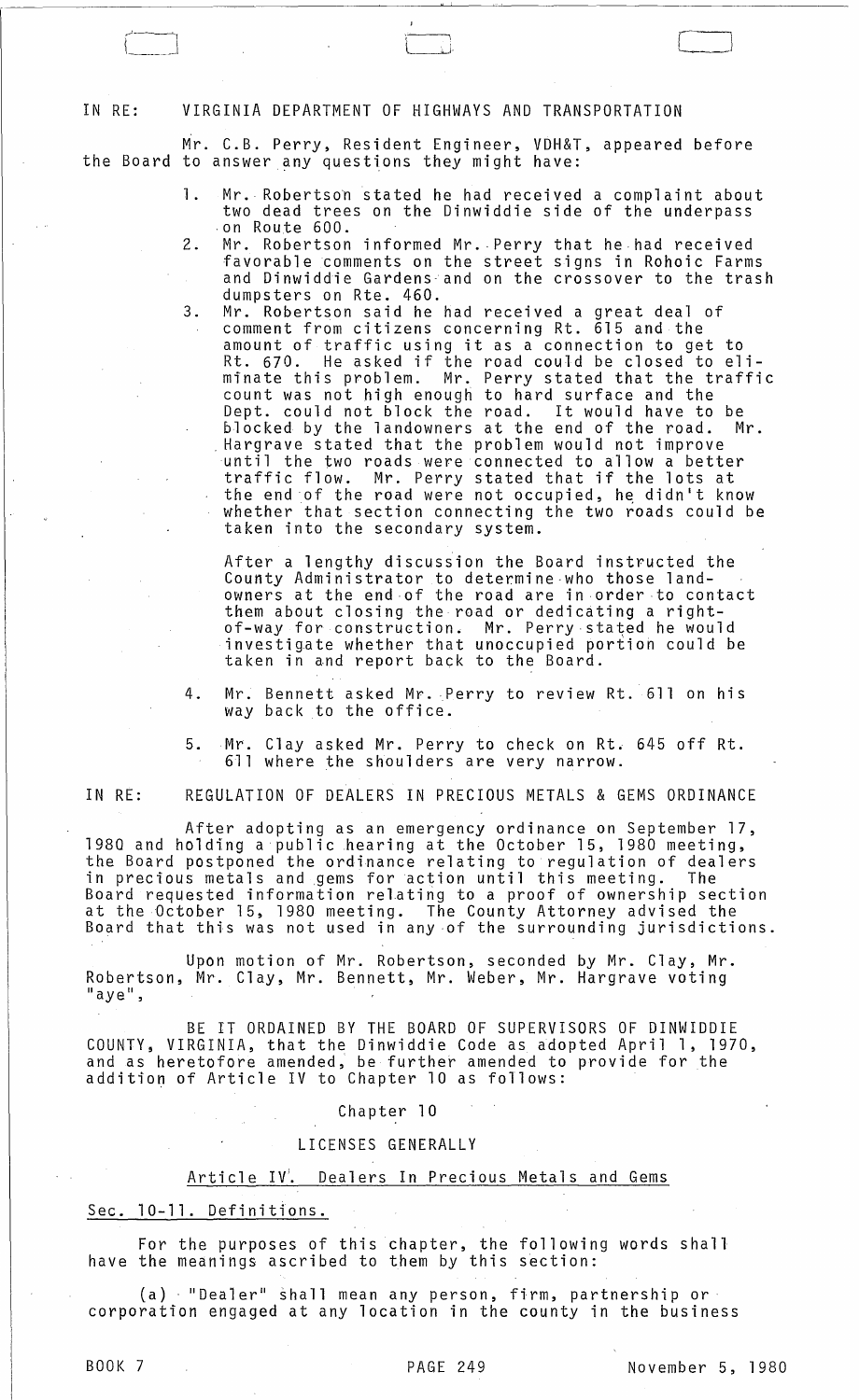of purchasing precious metals or gems or making loans for which precious metals or gems are received and held as security provided, however, that retail merchants personally located within the county shall be except insofar as they make purchases directly from manufacturers or wholesalers of precious metals or gems for their inventories. "Dealer" shall include merchants whose business is itinerant in the county. As used herein "Dealer" includes employers and principals on whose behalf the purchase or loan was made and all employees and agents who personally make such purchases and loans. When any act is required of a corporation, it shall be performed by its president.

(b) "Precious Metals" shall mean any item containing as part of its composition in any degree gold, silver, platinum or pewter.

(c) "Gems" shall mean any item containing or having any precious or semi-precious stones customarily used in jewelry or ornamentation.

#### Sec. 10-12. Permit required.

Beginning on November 5, 1980, no dealer shall purchase precious metals or gems or make loans for which previous metals or gems are received and held as security without first obtaining a permit from the County Administrator of the county as provided herein and without complying with all other provisions of this chapter. Possession of a permit issued in another locality shall not relieve a dealer of the obligation to obtain a permit from the County Administrator.

### Sec. 10-13. Method of obtaining permit.

The permit required herein shall be issued by the County Administrator or his designee upon payment of a \$25 application fee and satisfaction of the requirements herein. The application fee shall not be imposed on subsequent applications so long as the business has been operated continuously without interruption since the issuance of the previous permit. The applicant shall be issued a permit if he satisfies the County Administrator of his good character and he has not been connected within the past seven (7) years of a felony or a crime of moral turpitude. Information required on the application shall include the applicant's full name, aliases, address, age, sex and fingerprints, and the name, address and telephone number of the applicant's employer, if any, and the location of the place of business of the dealer. No license shall be valid for more than six (6) months from the date of issuance but may be renewed in the same manner as the initial license is obtained. If the dealer does not operate continuously from the<br>date of obtaining his permit, then he shall notify the County Administrator of any ceasing or renewing of business or change in location. Failure to operate on weekends or holidays shall not be construed as a ceasing or disruption.

#### Sec. 10-14. License non transfereable and to be displayed.

The license issued hereunder shall be a personal privilege and shall not be transferable, nor shall there be any abatement of the fee for such license by reason of the fact that the dealer shall have exercised the privilege for any period of time less than for which it was granted. The license shall at all times be displayed prominently by the dealer on his business premises.

# Sec. 10-15. False statements.

 $\sigma$  and  $\sigma$  and

Any false statement made on the application form voids the license ab initio.

#### Sec. 10-16. Information from sellers.

Dealers shall ascertain the name, address and age of sellers of precious metals or gems and shall require the seller to verify same by some form of identification issued by a governmental

 $\omega(\omega) = -\omega(\omega)$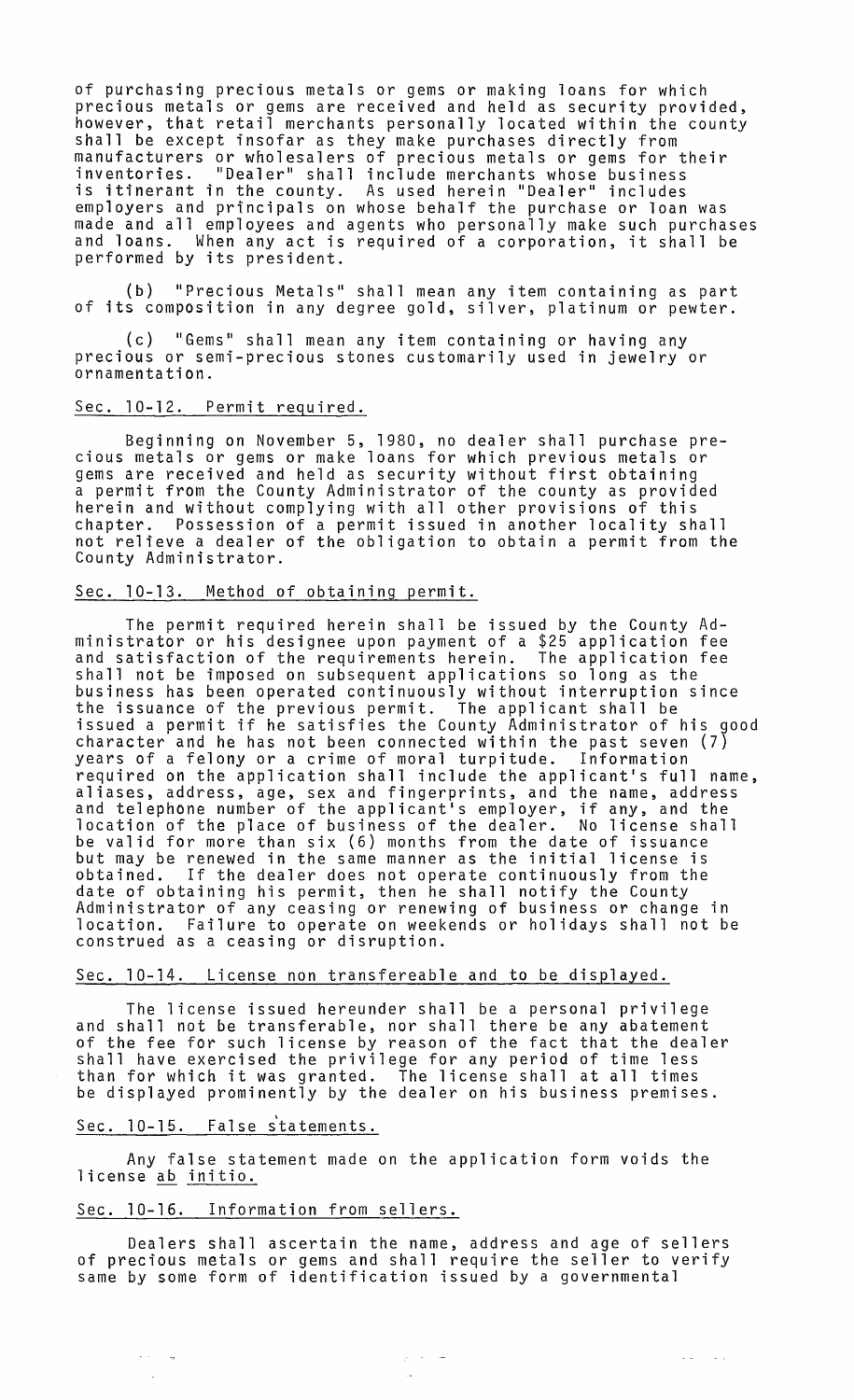agency, which identification must show as a part of it the picture of the person so identified.

[-1 LJ [~\_J

Sec. 10-17. Records, copies of bills of sale required.

Every dealer shall maintain adequate records to reflect the following information which shall appear on bills of sale, the form of which shall be provided by the County Administrator, one copy of which is to be retained- by the dealer, one copy to be delivered during regular county work hours to the Sheriff at his office within twenty-four (24) hours of the sale, and one copy to be delivered to the sel'ler of such precious metals or gems. If the purchase or loan occurs during a weekend then the delivery to the Sheriff shall be made no later than 10:00 A.M. of the,next regular county work day. The required information is as follows:

- (1) The name of the dealer and his employer or principal if any.
- (2) A complete description of each item purchased including weight of the previous metals or gems purchased by the dealer, such description to include all names, initials, serial numbers or other identifying marks or· monograms. appearing on the,item in question.
- (3) The name; address·and age of the seller.

# Sec. 10-18. Prohibited purchases.

,

No dealer shall purchase or make a loan of precious metals or gems from any seller who is under the age of eighteen (18).<br>No dealer shall purchase or make a loan of precious metals or gems No dealer shall purchase or make a loan of precious metals or gems<br>from anyone whom the dealer believes or has reason to believe is not the owner of such precious metals or· gems.

Sec. 10-19. Dealer to retain purchases.<br>The dealer shall retain all precious metals or gems purchased<br>for a minimum of five (5) calendar days from the time of filing<br>the bill of sale of their purchase with the Sheriff. Dur period of time no change shall be made to any item containing precious metals or gems.

#### Sec. 10-20. Dealer's bond.

Prior·to receiving his application, every dealer shall enter a bond or provide surety-to be payable to the county in the penal sum of five thousand dollars and conditioned upon due observance of the terms of this chapter.

## Sec. 10-21. Availability of bond proceeds.

Any person aggrieved by the dealer's violation of the provisions of this ordinance who shall recover a final judgment against him therefor may maintain an action in his own name upon the bond or surety.

#### Sec. 10-22. Penalty.

Violation of any provisions of this chapter shall be a .misdemeanor and, upon conviction therefore, shall be punished by a fine of not more than \$1,000, or a jail term of not more than twelve (12) months or both.

#### Sec. 10-23. Severability.

If any section of this ordinance or portion thereof is If any section of this ordinance or portion thereof is<br>declared invalid or unconstitutional by a court, it shall be regarded as severed and the remaining sections and portions shall continue in full force and effect.

IN RE: MUTUAL AID AGREEMENT AND OPERATIONAL PLAN FOR EMERGENCY SERVICES

Mrs. Wendy W. Quesenberry appeared before the Board to

San Architectural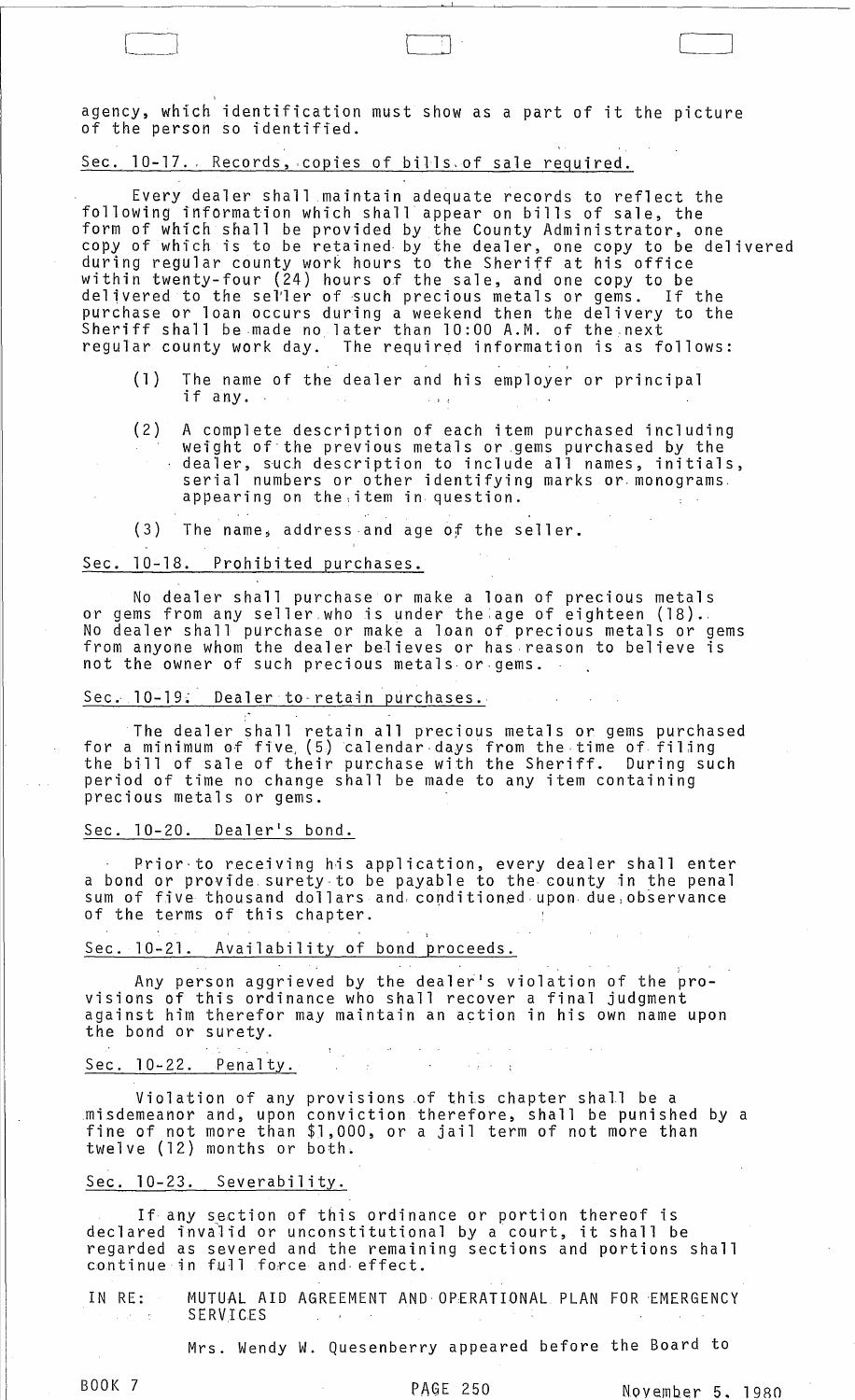discuss the mutual aid agreement and operational plan presented at the last meeting. At that time, she was instructed by the Board to discuss the agreement with the fire and rescue organizations and solicit their comments.

Mrs. Quesenberry stated that she met with representatives of fire, rescue and the Sheriff's Department and they agreed with the documents as presented.

Upon motion of Mr. Robertson, seconded by Mr. Weber, Mr. Robertson, Mr. Weber, Mr. Clay, Mr. Bennett, Mr. Hargrave voting "aye", the following agreement and operational plan were approved:

THIS AGREEMENT, made and entered into this 5th day of November, 1980, by and between THE CITY OF COLONIAL HEIGHTS, THE CITY OF PETERSBURG, THE CITY OF HOPEWELL, THE COUNTY OF CHESTERFIELD, THE COUNTY OF DINWIDDIE AND THE COUNTY OF PRINCE GEORGE.

#### WITNESSETH:

WHEREAS, it has been determined that the provision of Emergency Services across jurisdictional lines in emergencies will increase the ability of the parties to preserve the health, safety and welfare of the citizens of the tri-cities area and adjoining counties; and

WHEREAS, Section 44-146.20 of the Code of Virginia, 1950, as amended, authorizes local governments to establish and carry into effect a plan to provide mutual aid.

NOW, THEREFORE, in consideration of the mutual covenants and conditions herein contained, the parties hereto agree as follows:

Declaration of Emergency - When a state of emergency exists within the boundaries of any of the parties hereto, as the result of, or due to the imminence of fire, flood, epidemic, war, internal disorder, or other public disaster, the party or parties shall notify the other party or parties to this Agreement of such state of emergency and its need for emergency aid or assistance. Assistance shall be rendered according to the procedures established in the operational plan developed and agreed to by all parties to this Agreement, pursuant to the provisions in paragraph 2 herein. Each party shall designate the appropriate official empowered to request assistance under this Agreement. This official shall also be the party to which the notifying jurisdiction shall direct its need for emergency aid or assistance.

2. Operational Plan - The mutual assistance to be rendered under this Agreement shall be available upon the development and approval of an Operational Plan by the parties hereto. The plan shall outline procedures to be followed in responding to a request for assistance. The parties shall designate the appropriate official in their jurisdiction who shall be empowered to request assistance under this Agreement. Parties shall meet at least annually to review and, if necessary, to propose amendments to procedures in requesting assistance. Any proposed amendment shall not be effective until approved by written memorandum by all the parties to this Agreement.

3. <u>Governmental Immunity</u> - The services performed and expen-<br>ditures made under this Agreement shall be deemed for public and governmental purposes and all immunities from liability enjoyed by the local government within its boundaries shall extend to its participation in rendering emergency assistance outside its boundaries.

(a) It is understood that for the purposes of this Agreement, the responding party is rendering aid once it has entered the ing responsing party receiving arrangement of the party receiving assistance.

The requesting jurisdiction will be responsible for replacing any expended consumable supplies borrowed from another jurisdiction. The requesting jurisdiction assumes only such liability for duty actions of the Emergency Services Director or his designated agent as may be determined under general law for damages to property or

,  $\rightarrow$   $-$ 

 $\sim$   $\sim$  $\sim 100$  km

 $\mathcal{A}=\{a,b,c\}$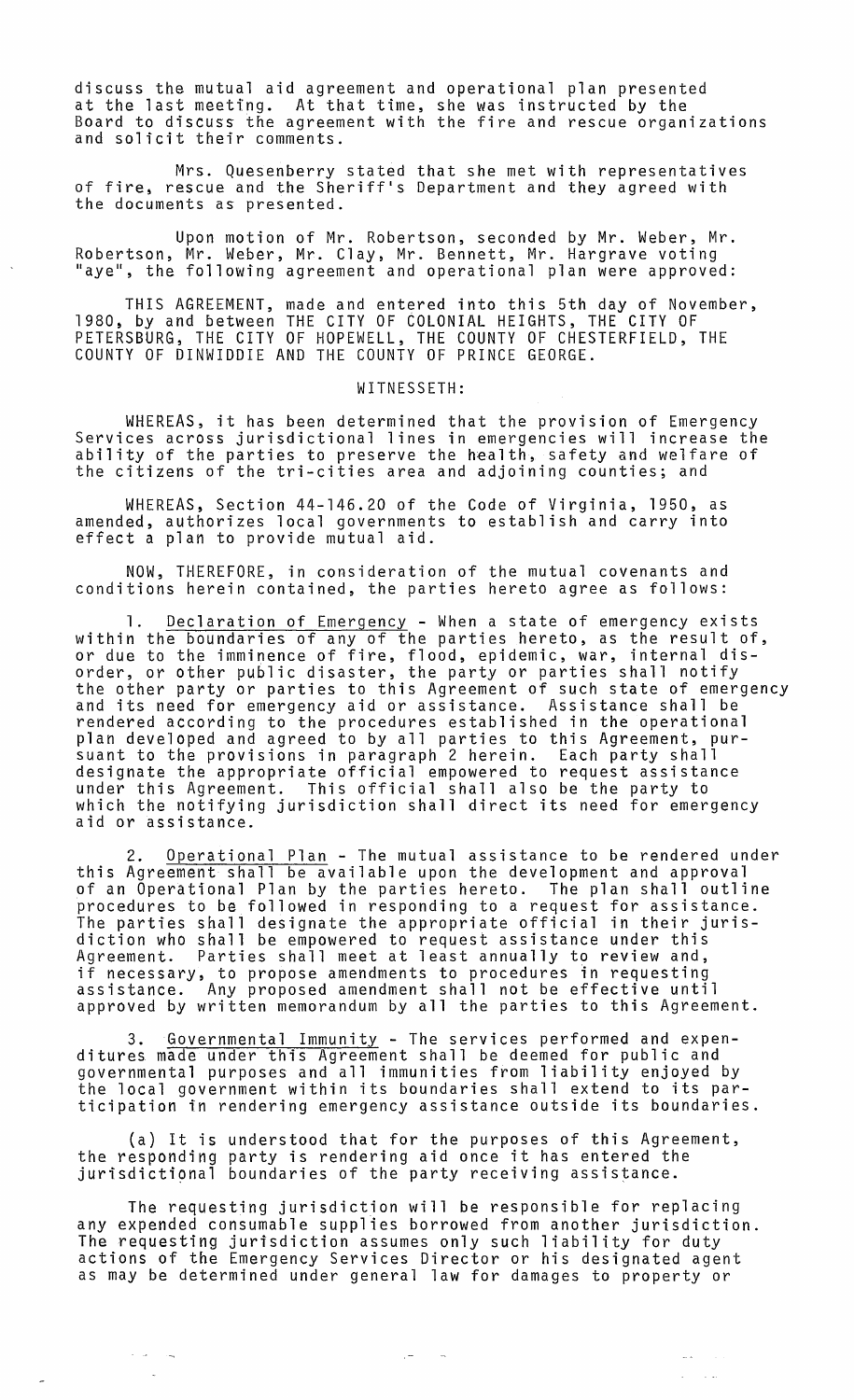person committed while performing his duty in a reasonable and prudent manner in accordance with orders or directions given him by the proper authority of the requesting jurisdiction.

Employment Benefits - (a) All the immunities from liability and exemptions from laws, ordinances and regulations which the parties' firemen, policemen, rescue or ambulance attendants, agents and employees have in their own jurisdictions shall be effective in the  ${\tt j}$ urisdiction to which they are giving assistance.

.<br>|<br>|-

(b) All pension, relief, disability, workmen's compensation or other benefits enjoyed by said employees in their own jurisdictions shall extend to the services they perform under this Agreement outside their respective jurisdictions.

. , 5. Direction of Assistance - (a) The parties' firemen, policemen, rescue or ambulance attendants, agents and employees rendering assistance under this Agreement shall do so under the direction and control of the appropriate official designated by the jurisdiction requesting the aid.

(b) The parties shall notify each other of the name, address and telephone number of the official authorized to direct mutual aid activities within their jurisdiction.

6. Duration - This Agreement shall remain in effect until terminated by all the parties hereto upon written notice setting forth the date of termination. Withdrawal from this Agreement by one party hereto shall be made by thirty days written notice to all other parties, but shall not terminate the Agreement among the<br>remaining parties.<br>IN WITNESS WHEREOF, the parties bereto have executed this remaining parties.

IN WITNESS WHEREOF, the parties hereto have executed this Agreement as of the date first above written.

EMERGENCY SERVICES MUTUAL AID OPERATIONAL PLAN

- I. Criteria for Requesting Assistance
	- A. A state of emergency shall exist or.appear imminent. This state of emergency shall include but not be limited to the following:
		- 1. Normal terrain search.
			- a. For persons who are presumed lost and who are not capable of taking care of themselves (e.g., small children, the mentally retarded, the aged, and ,the ill.)
		- , 2. Natural or man-made disaster, such as floods, tornadoes,  $\frac{1}{2}$  and storms.
		- $\tilde{3}.$  For wanted persons hiding in an area that needs to be surrounded by police and controlled by road blocks.
		- 4. Riots, civil disorders. strikes, unusual assemblies and other similar problems.
		- 5. Cases requiring the assistance of a specialist or specialists.
	- B. The requesting jurisdiction shall have committed or shall have foreseen the need to commit all its available resources.
- II. Procedure. for Requesting Assistance
	- A. The official authorized by the parties to the Mutual Aid Agreement to request assistance shall do so by contacting the individual(s) in the jurisdictions designated in Attachmen t 11 A" . .
	- B. The radio communications system, or any other available communications system, shall be used to make a request for assistance.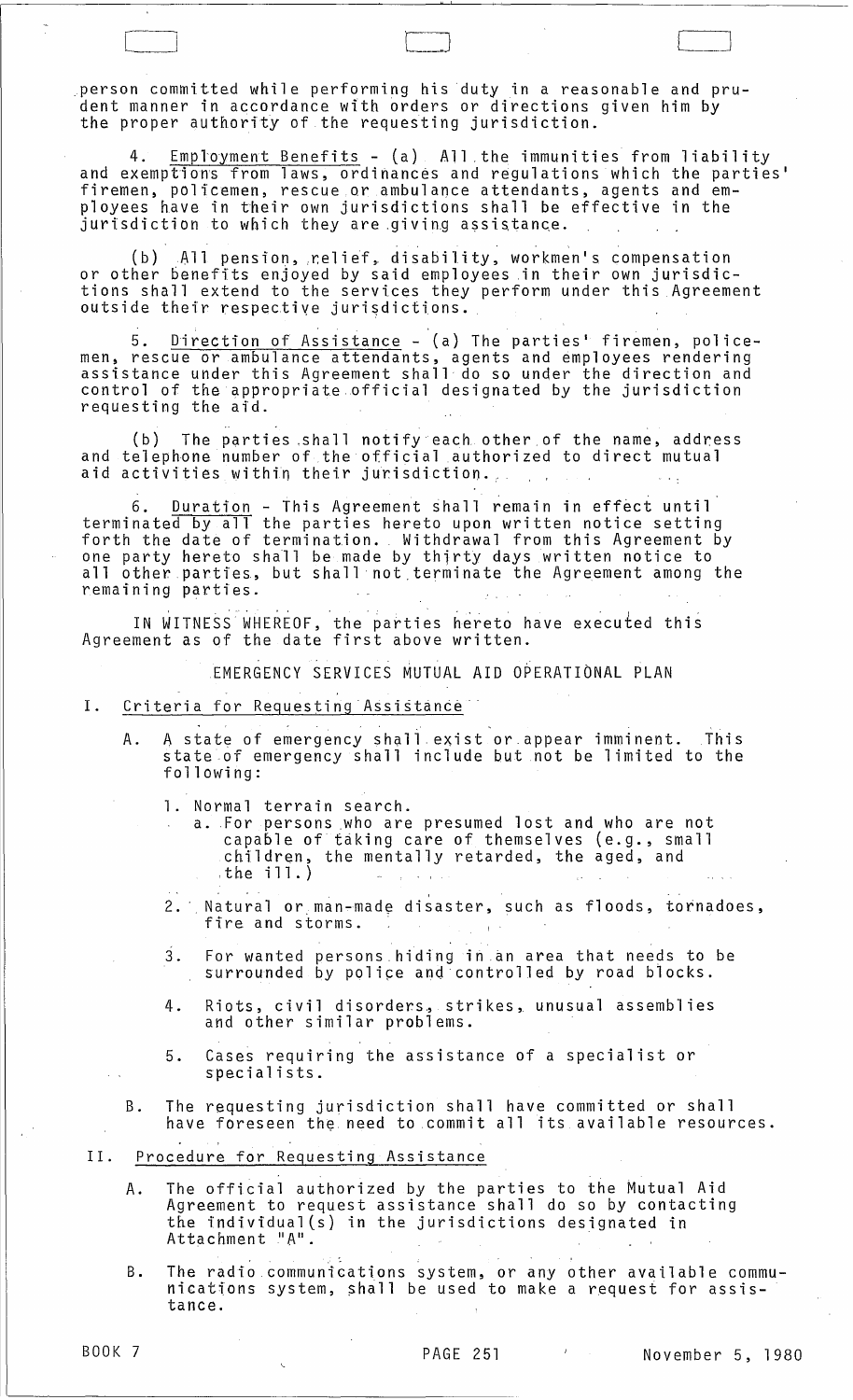- C. All jurisdictions party to the Mutual Aid Agreement shall be alerted by general broadcast over the radio communications system of the possible need for mutual aid assistance, of an actual request for assistance, and, if necessary, the need to stand by.
- D. The request for assistance shall state:
	- 1. The nature of the emergency and its location.
	- 2. The type and number of personnel requested. 3. The type of equipment needed.
	-
	- 4. The name and location of the ranking officer or official to whom the assisting personnel shall report.
- III. Use of Assistance.
	- A. The authorized official of the assisting jurisdiction shall determine the type of personnel to be dispatched and shall use the best available communications system to acknowledge the request, stating the amount and type of assistance which will be provided. As a follow-up and confirmation to the assistance requested, the authorized official requesting assistance shall request by letter, on official letterhead, and signed by the official authorized to make the request, a formal copy of the request for emergency services assistance. This request shall be delivered to the emergency services organization(s) of the jurisdiction(s) providing the assistance.
	- B. The assisting personnel shall report to and shall be under the command of the ranking officer or official named in the request.
	- C. Whenever possible, assisting personnel shall be deployed as integral units and under their own supervisor. If such deployment is not possible, the assisting personnel shall be deployed as members of a team with emergency services personnel of the requesting jurisdiction. If neither of the preceding is possible, then deployment shall be determined by the ranking officer or official named in the request (110-4).
	- D. The nature of the emergency shall be a consideration of determining where assisting personnel shall be deployed. 1. In the event of a natural or man-made disaster, the assisting personnel generally shall be deployed on the scene of the disaster or a predetermined stating  $\bar{z}$ area.
	- E. If the member jurisdiction which is called upon to dispatch manpower pool assistance to another jurisdiction already has an emergency situation of its own, either existing or impending, which will require emergency use of its full force on its home grounds, it must immediately notify the requesting agency that it cannot spare the officers, explaining the reason it cannot.
- IV. Withdrawal of Assistance

ويدانك الرز

 $\sim$  1  $\,$ 

A. Whenever possible, the assisting personnel and equipment shall be withdrawn pursuant to the mutual agreement of the requesting and assisting jurisdictions. If agreement is not possible, either the requesting or assisting jurisdiction may unilaterally withdraw the assisting personnel or equipment after notifying the other(s) of the intended action. Notification of withdrawal, by mutual agreement or unilaterally, shall be confirmed in writing by the official as described in Section III hereof.

#### IN RE: STAGGERED TERMS FOR WATER AUTHORITY MEMBERS

The Chairman stated that the resolution to stagger terms for the Water Authority members was referred to the County Attorney for revision to be presented at the December 17, 1980 meeting.

 $\label{eq:reduced} \begin{split} \mathbf{y} & \mapsto \mathbf{y} \mathbf{y} + \mathbf{y} \mathbf{y} + \mathbf{y} \mathbf{y} + \mathbf{y} \mathbf{y} + \mathbf{y} \mathbf{y} + \mathbf{y} \mathbf{y} + \mathbf{y} \mathbf{y} + \mathbf{y} \mathbf{y} + \mathbf{y} \mathbf{y} + \mathbf{y} \mathbf{y} + \mathbf{y} \mathbf{y} + \mathbf{y} \mathbf{y} + \mathbf{y} \mathbf{y} + \mathbf{y} \mathbf{y} + \mathbf{y} \mathbf{y} + \math$ 

 $\Delta \phi \sim 200$ 

 $\hat{G}(\omega)$  ,  $\hat{G}(\omega)$ 

 $\sim$  24.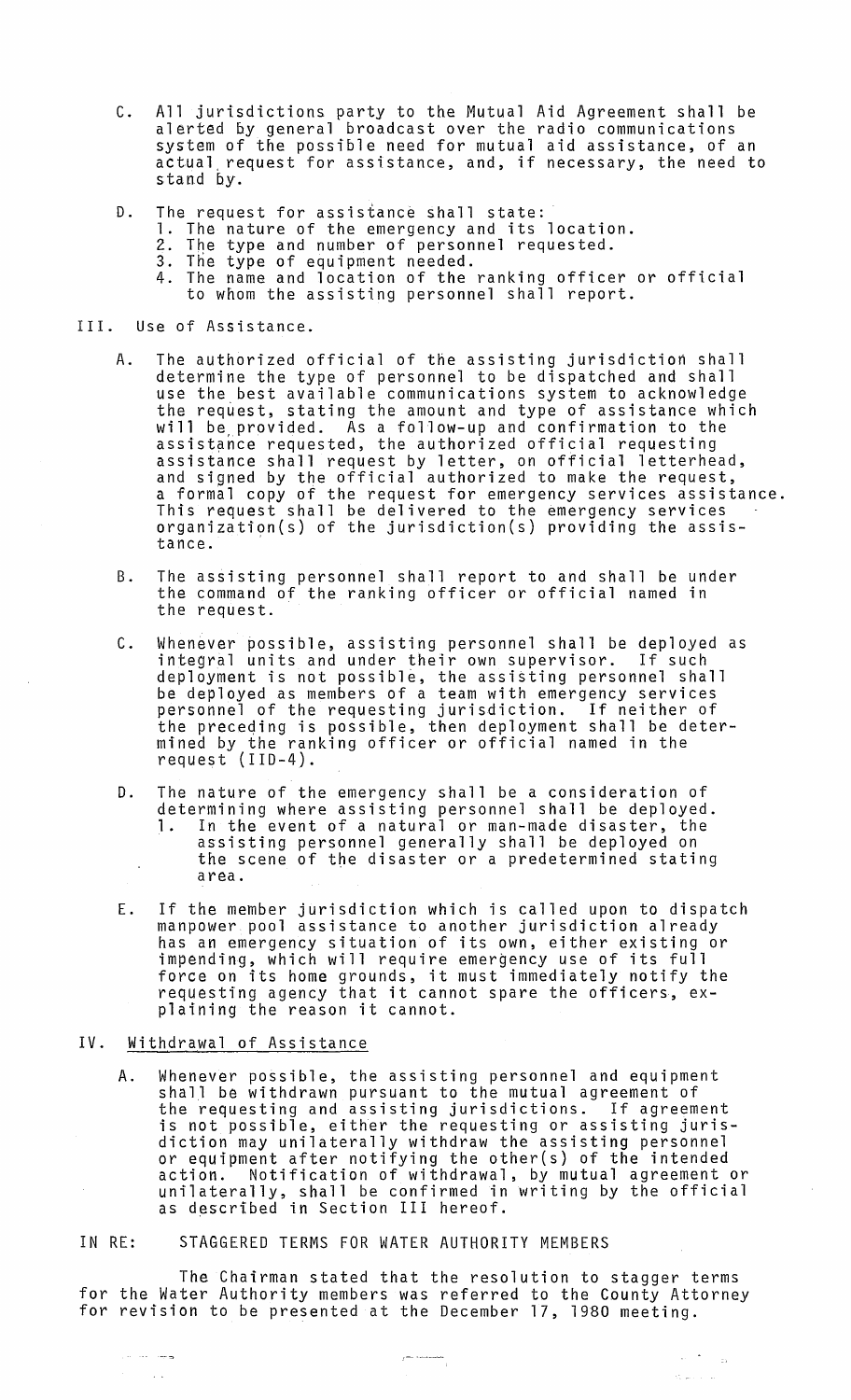## IN RE: , NOTIFICATION FOR BOARD MEETINGS

 $\Box$ 

Mr. Robertson stated that he felt action taken at the October 29, 1980 special meeting on the Sunnyside Elementary School was significant and deserved public support. He, therefore, requested that in the future, the press be notified of all meetings held by the Board of Supervisors. No action on this request was taken by the Board.

IN RE: RECESS

The Chairman declared a short recess at 4:20 P.M. The meeting reconvened at 4:27 P.M.

IN RE: APPROVAL OF ATHLETIC TRACK

The School Board requested to meet with the Board to discuss the athletic track and its future development. Dr. Richard Vaughn~ Superintendent, stated that several meetings had been held between the Athletic Department~ Beasley Jones, W.C. Scheid, the School Board and himself to determine the best location for the track and they felt that the recreational field across from the high school would be the best site.

The Director of Planning presented several overviews for the Board's consideration showing the location of the track around the high school football field and at the recreational site. He pointed out the advantages and disadvantages of each site. Mr. Scheid also presented cost estimates for the construction of the track which was \$15,634, the low cost figure (cinders) and \$33,314 crack which was pissos the low cost lighte (cinders) and possible that the track was located at the high school, the baseball field would have to be relocated at a cost of \$53,500. He stated that he would not recommend starting any work until next Spring to let the site settle after grading.

Mr. Robertson asked what the School Board was requesting. Dr. Vaughn stated that \$20,000 had been set aside out of the first bond issue and he felt that if the higher quality track was approved, the additional funds could come from the second bond issue.

Mr. Hargrave asked if all the wiring and roof repair had been done that was approved in the first' bond issue. He stated he wanted to be assured that all the previously authorized work would be done and satisfactorily- completed before authorizing the bond funds to be spent elsewhere. Mr. Clay stated he would like to see all the projects completed before approving the track.

Dr. Vaughn stated these projects were being completed.<br>The only grey area was other roof repairs needed.

The School Board stated they needed three things from the Board:

1. To have the track approved.<br>2. To locate the track across 2. To-locate the track across from the high school at the recreational site.

3. Authorization to proceed with the track as far as the Board would monetarily allow at this time.

Mr. Weber stated that he felt an athletic track was needed and that it should be located, across from the high, school. He further stated that the School Board should be authorized to begin work on the track next Spring using the \$20,000 out of the bond issue.  $\epsilon$  .

Mr. Clay stated that he agreed the County needed a track and it should be located.across from the high school, but he would like to see the school bus garage completed before starting a new project.' He did· not feel this was a time to be ,spending more money.

Mr. Robertson stated that he questioned the location of the track before but after visiting the school and the facilities,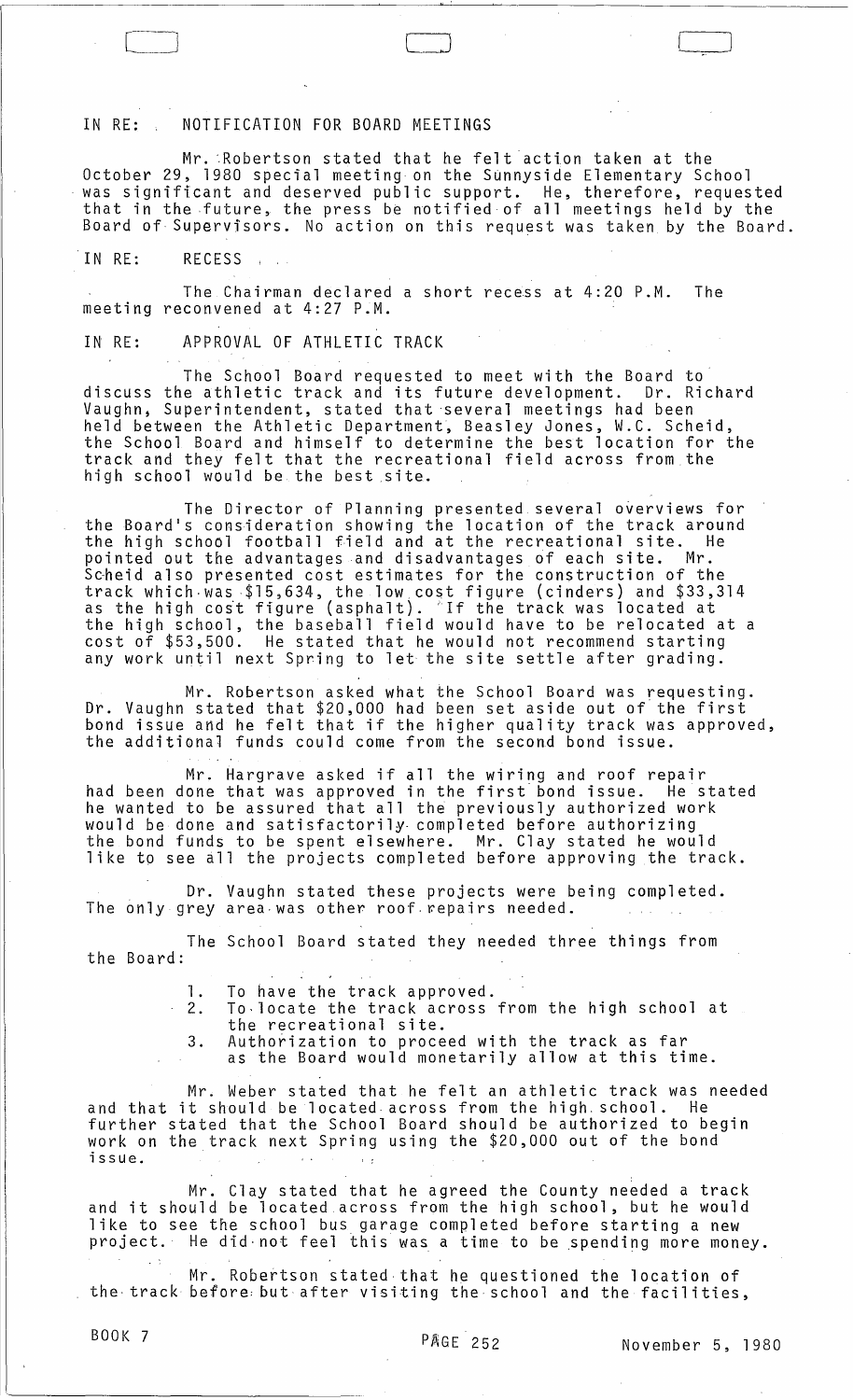he felt across from the high school would be the best location. further stated that the athletic department and students need the moral support and if no action is taken now, they might be looking at an inflated figure later. He, therefore, felt the Board should approve the three items requested by the School Board and let them begin.

Mr. Bennett stated he agreed with the need and location and he would approve the track if the School Board could begin with just a cinder track at this time.

Mr. Hargrave said he agreed with the track and location and he felt the time needed until May for the site to settle would determine what money would be spent and how elaborate a track would be needed.

Mr. Robertson asked if these figures would hold until<br>next Spring. Mr. Scheid had stated the costs were just estimat Mr. Scheid had stated the costs were just estimates.

Dr. Ashby stated that the main thing the School Board needed was to know they had the support of the Board.

Upon motion of Mr. Weber, seconded by Mr. Robertson, Mr. Weber, Mr. Robertson, Mr. Clay, Mr. Bennett, Mr. Hargrave voting<br>"aye",

BE IT RESOLVED by the Board of Supervisors of Dinwiddie County, Virginia that an athletic track be approved to be located on the recreational site across from the high school; and

BE IT FURTHER RESOLVED by the Board of Supervisors of Dinwiddie County, Virginia that the design and cost of the track will be determined next Spring at which time the site would be ready for construction; and

BE IT FURTHER RESOLVED by the Board of Supervisors of Dinwiddie County, Virginia that the School Board be authorized to proceed with proper treatment of the site for the winter months to prepare it for construction in the Spring.

## IN RE: RECREATIONAL DIRECTOR

Dr. Richard Vaughn, Superintendent of Schools, advised the Board that he had not hired a replacement for Mr. Bill Trinkle, Summer Recreational Director. He asked if the Board would like to see the position made full-time to be in charge of recreation for the County.

After a brief discussion, the Board advised Dr. Vaughn that they did not feel a full-time position was necessary and instructed him to hire a replacement on the same basis as Mr. Trinkle previously worked.

#### IN RE: EXECUTIVE SESSION

 $\sim$ 

Upon motion of Mr. Clay, seconded by Mr. Weber, Mr. Clay, Mr. Weber, Mr. Bennett, Mr. Robertson, Mr. Hargrave voting "aye", the Board moved into Executive Session at 5:50 P.M. to discuss legal matters. The Board reconvened into open session at 6:03 P.M.

IN RE: AUTHORIZATION FOR COUNTY ADMINISTRATOR TO REPRESENT AND VOTE FOR DINWIbDIE COUNTY AT VIRGINIA ASSOCIATION OF COUNTIES· ANNUAL MEETING--PROXY

Upon motion of Mr. Bennett, seconded by Mr. Weber, Mr. Bennett, Mr. Weber, Mr. Clay, Mr. Robertson, Mr. Hargrave voting<br>"aye",

BE IT RESOLVED by the Board of Supervisors of Dinwiddie County, Virginia that William C. Knott, County Administrator, is hereby authorized to represent the County at the 1980 Virginia Association of Counties' Annual Meeting and vote on its behalf.